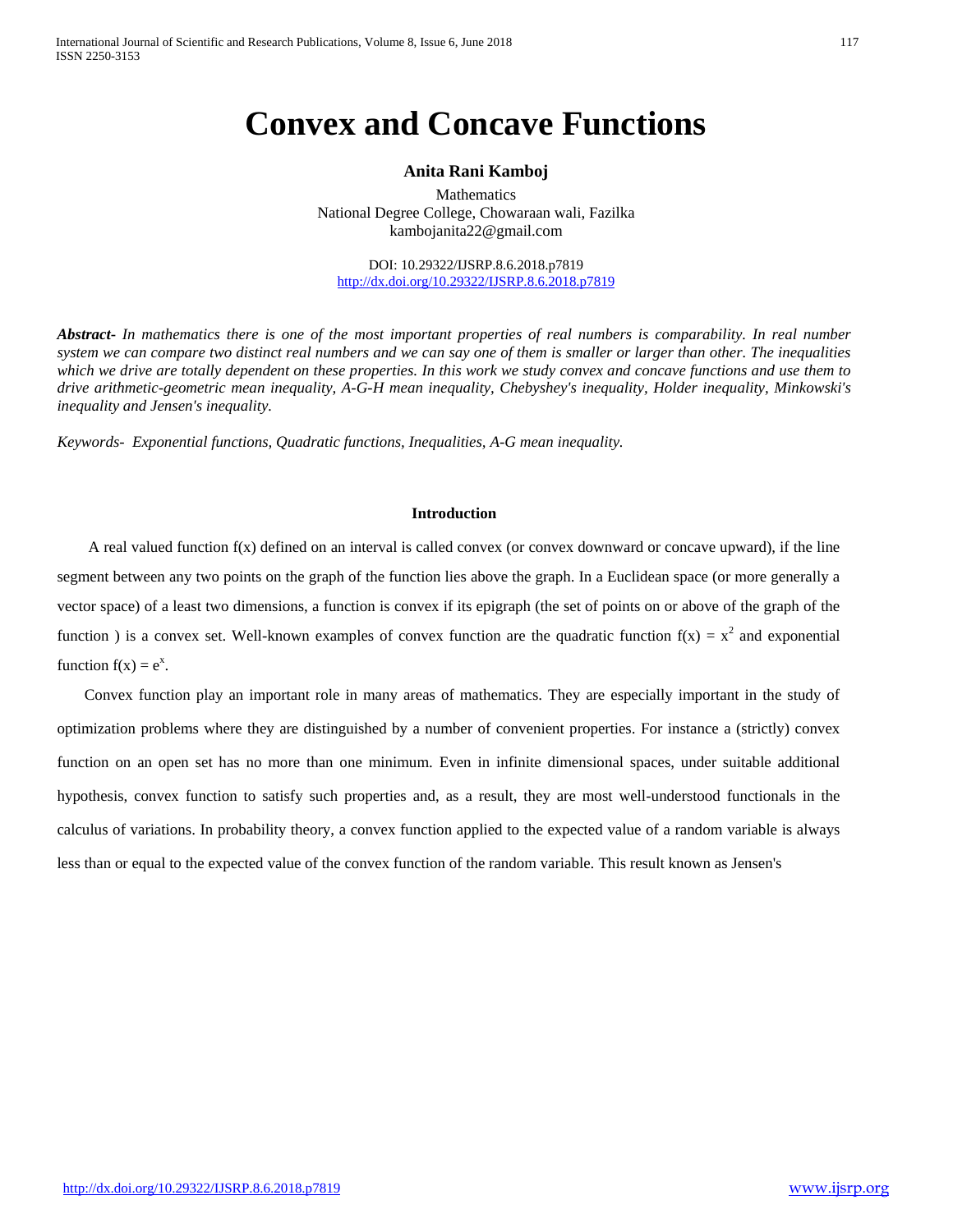inequality underlies many important inequalities (including for instance, the AM-GM mean inequality and Holder inequality). For more on convex function reader may refer to [6].

Exponential growth is a special case of convexity. Exponential narrowly means \in-creasing at a rate proportional to the current value", while convex growth generally means \increasing at an increasing rate (but not necessarily proportionally to current value )".

In mathematics, an inequality is a relation that holds between two values when they are different. The notation a≠b means that a is not equal to b: It does not say that one is greater than the other or even that they can be compared in size. If the values in question are element of an ordered set, such as the integers or the real numbers, they can compared in size.

- 1. The notations  $a \leq b$  means that a is less than or equal to b (or, equivalently greater than b, or at most of b).
- 2. The notation  $a \ge b$  means that a is greater than or equal to b ( or, equivalently less than b, or at least b).

An additional use of the notation is show that one quantity is much greater than another, normally by several orders of magnitude.

The basic properties of this ordering on **R** is following:

- 1. Given any two real numbers a and b one of the following relations is true:
- 2.  $a > b$  or  $a < b$  or  $a=b$ ;
- 3.  $a > 0$  and  $b > 0$  imply  $a + b > 0$ ;
- 4.  $a > 0$  and  $b > 0$  imply  $ab > 0$ .

Some easy consequences of these fundamental properties of ordering is following: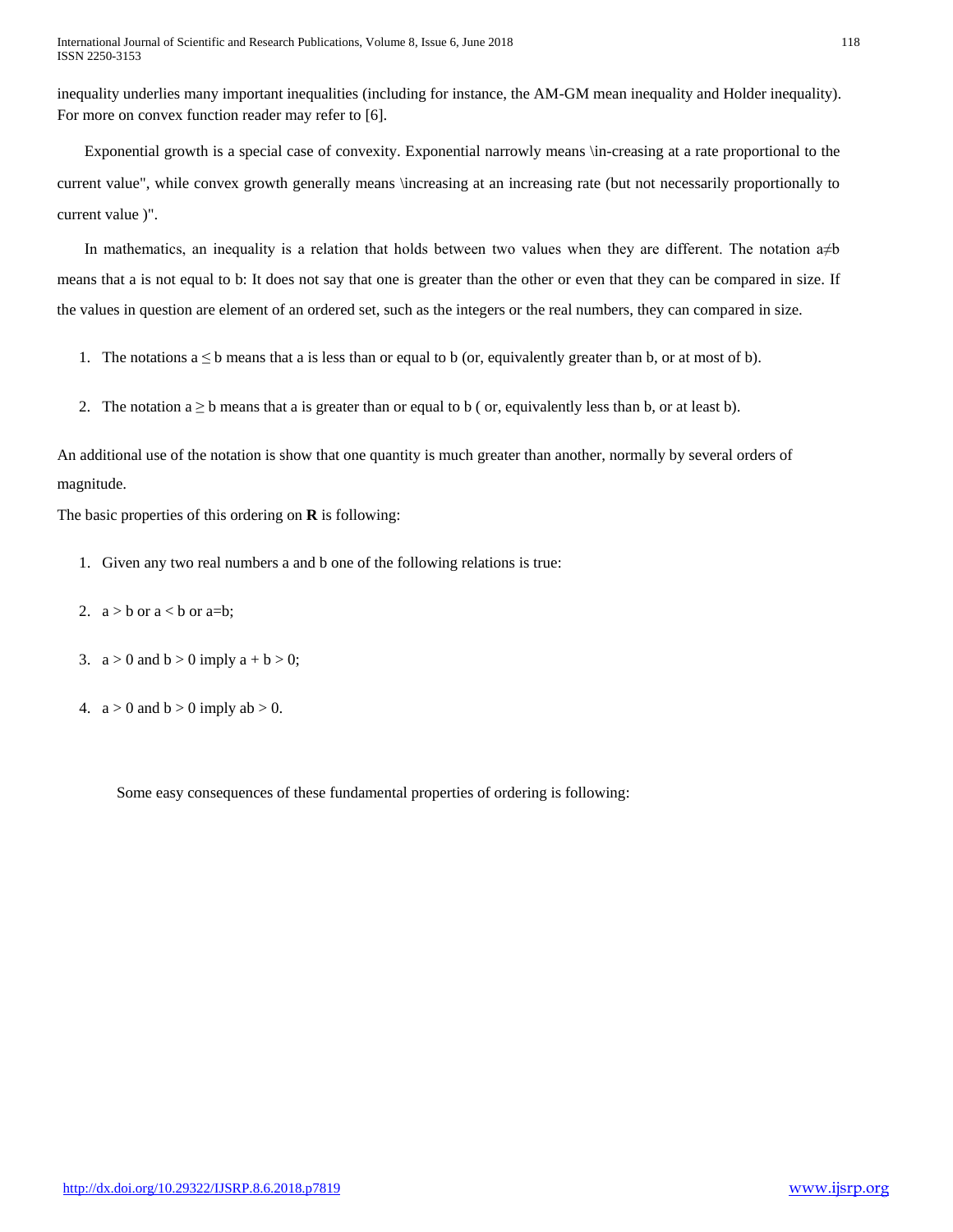- 1.  $a < b$  then  $a + c < b + c$ , for any real c;
- 2.  $a < b$  and  $c > 0$  give ac  $< bc$ ; if  $c < 0$  we have ac  $> bc$ ;
- 3. 0 < a < b implies  $0 < \frac{1}{b} < \frac{1}{a}$ ;
- 4.  $a < 0$  and  $b < 0$ , then  $ab > 0$ ;  $a < 0$  and  $b > 0$  imply  $ab < 0$ ;
- 5.  $a < b$  and  $b < c$  together imply  $a < c$  (transitivity);
- 6. If  $ac < bc$  and  $c > 0$  we have  $a < b$ ;
- 7.  $0 < a < 1$  imply  $a<sup>2</sup> < a$ , if  $a > 1$  we have  $a<sup>2</sup> > a$ ;
- 8. For any real a,  $a^2 \quad 0$ ;
- 9. If a and b are positive and  $a^2 < b^2$ , we have  $a < b$ .

For more on properties reader may refer to [5].

In this we emphasis here that the subtraction of inequalities is generally not allowed. If  $a > b$  and  $c > d$ , we cannot guarantee that either  $ac > bd$  or  $ca > db$ . For this we can say that :

The reason is obvious :  $x > y$  implies  $x < y$ . Similarly a; b; c; d equal 0; neither  $\frac{a}{c} > \frac{b}{d}$  $\frac{b}{a}$  is true nor  $\frac{c}{a} > \frac{d}{b}$  $\frac{a}{b}$ . Here the reason is simple  $x > y$  gives  $\frac{1}{x} < \frac{1}{y}$  (x and y not equal to 0). On the other hand we may add two inequalities. If we have all the terms of two inequalities are positive, we can multiply them. If a; b; c; d are positive and  $a > b$ ,  $c > d$  holds the inequality ac  $> bd$  also holds.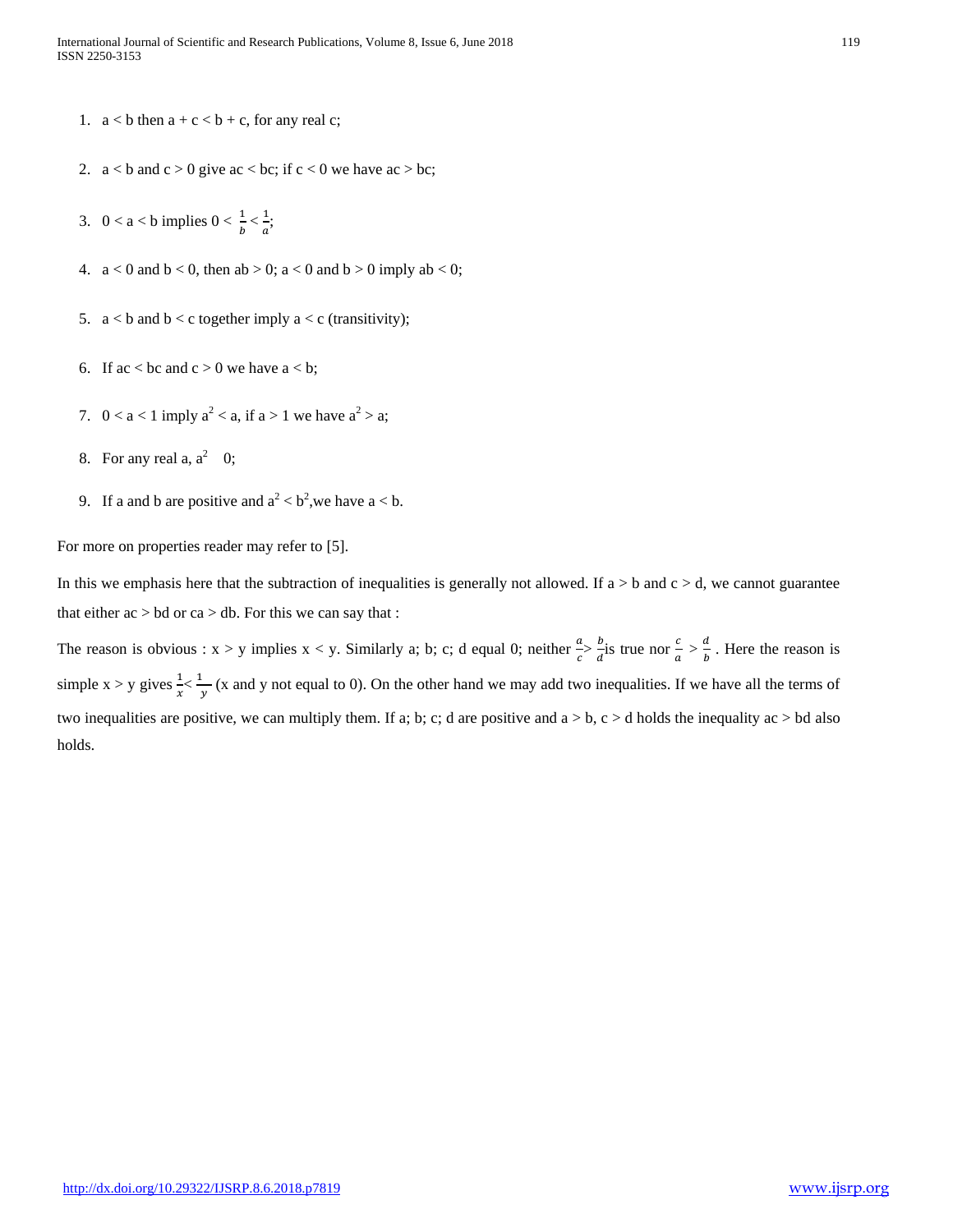# **Basic Concepts**

# 1.1 **Convex and Concave functions**

A plane or solid figure such as polygon or polyhedron is convex if the line segment joining any two point inside it lies wholly inside it. A function  $f : I \rightarrow R$  is called convex if

$$
f((1 - \lambda)x + y) \le (1 - \lambda)f(x) + \lambda f(y);
$$

for all x and y in **I** and all  $\lambda \mathcal{E} [0; 1]$ :

If the inequality is reversed i.e

$$
f((1-\lambda)x + y) \ge (1-\lambda)f(x) + f(y);
$$

for all x and y in I and  $\lambda \mathcal{E}$  [0; 1]:

then f is said to be concave. If f is both convex and concave then f is said to be affine.

Example 1.1.1. Examine whether the function  $f(x) = x^2$  defined on **R** is convex or concave.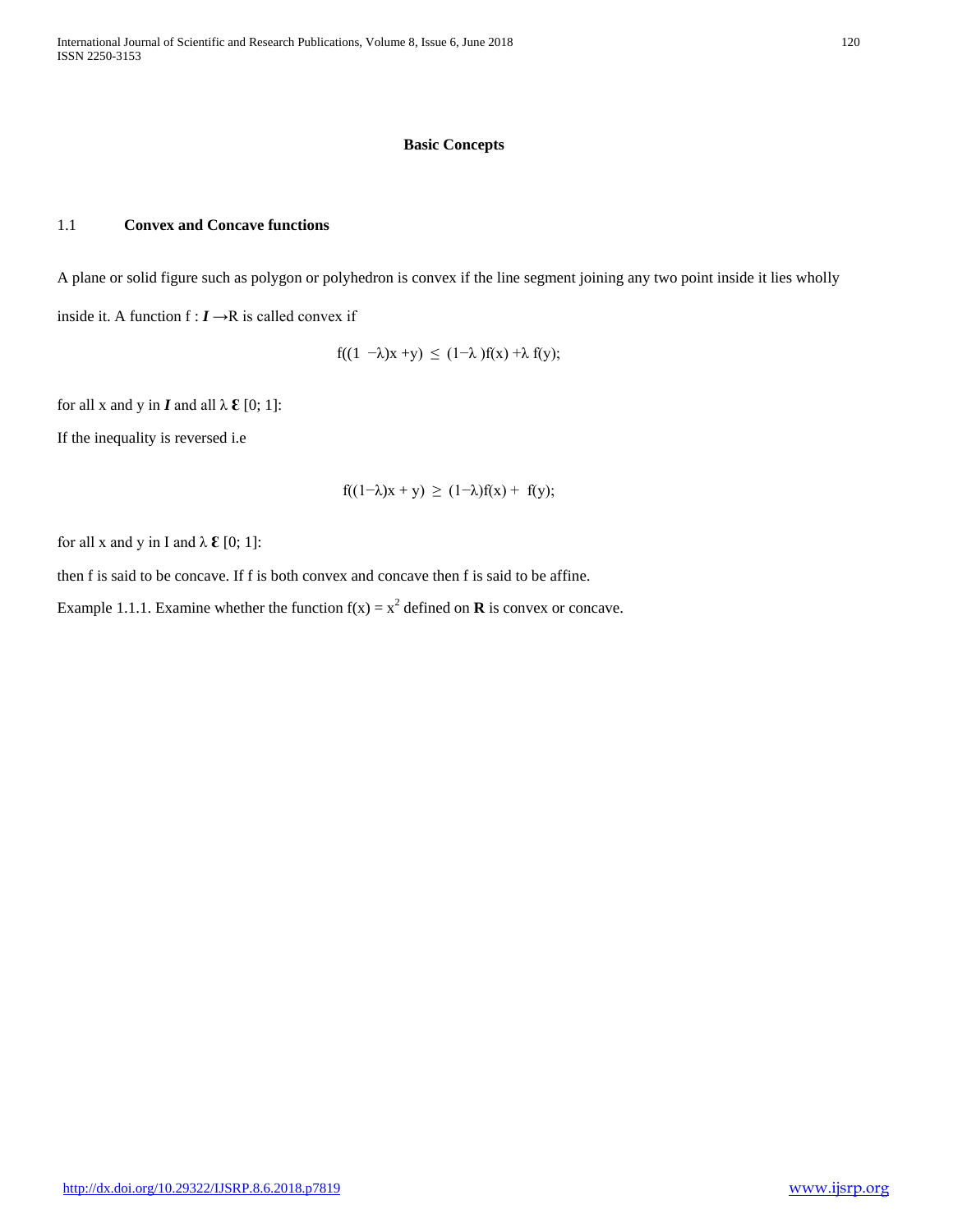# Proof. By using the definition of convex function:

$$
((1-\lambda)x + y))^2 \le (1-\lambda)x^2 + y^2
$$
  
\n
$$
(1-\lambda)^2x^2 + \lambda^2y^2 + 2(1-\lambda)x \cdot \lambda y - (1-\lambda)x^2 - \lambda y^2 \le 0
$$
  
\n
$$
(1-\lambda)^2x^2 + \lambda^2y^2 + 2(1-\lambda)x \cdot \lambda y - (1-\lambda)x^2 - \lambda y^2 \le 0
$$
  
\n
$$
(1-\lambda)x^2(1-\lambda-1) + \lambda y^2(\lambda-1) + 2(1-\lambda)xy \le 0
$$
  
\n
$$
\lambda(1-\lambda)x^2 + \lambda y^2(\lambda-1) + 2(1-\lambda)xy \le 0
$$
  
\n
$$
\lambda(1-\lambda)(-x^2-y^2-2xy) \le 0
$$
  
\n
$$
-\lambda(1-\lambda)(x^2 + y^2 + 2xy) \le 0
$$
  
\n
$$
-\lambda(1-\lambda)(x + y)^2 \le 0
$$
  
\n
$$
-(\lambda(1-\lambda))(x + y)^2 \le 0
$$
  
\n(1.1.1)

We know that

$$
0 < \lambda < 1
$$
  
\n
$$
-0 > -\lambda > 1
$$
  
\n
$$
1 - 0 > 1 - \lambda > 1 - 1
$$
  
\n
$$
1 > 1 - \lambda > 0
$$
  
\n
$$
0 < 1 - \lambda < 1
$$
\n(1.1.2)



So, $-\lambda((1-\lambda)(x+y)^2) \leq 0$ :

So,  $f(x) = x^2$  is convex function.

Remark 1.1.2.  $f(x) = -x^2$  is concave function, as shown in the figure below:

 $\Box$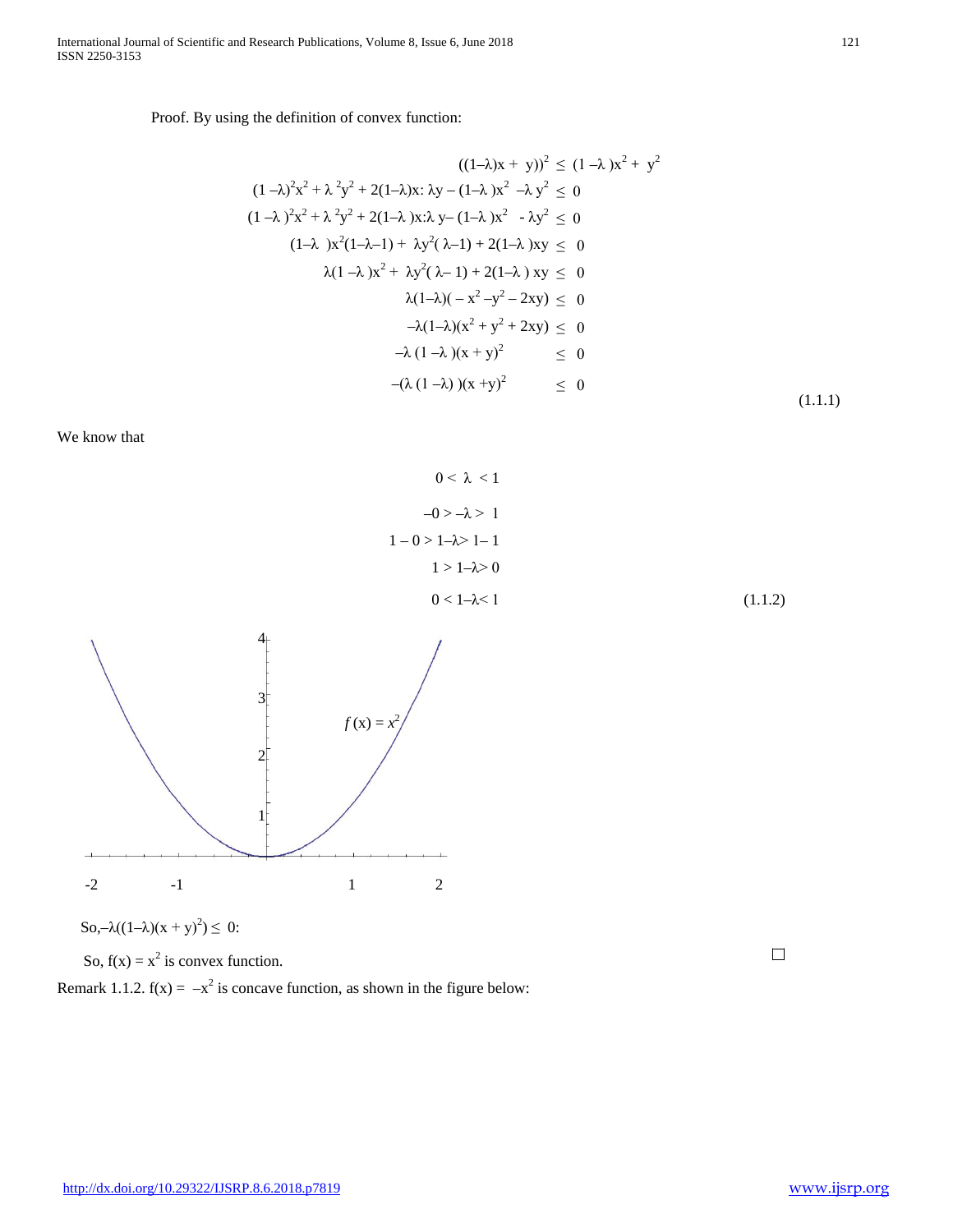

Example 1.1.3. Examine whether the function  $f(x) = a + bx$  defined on R is convex or concave.

Proof. By using the definition of convex function

$$
a + b\{(1-\lambda)x + \lambda y\} \le (1-\lambda)(a+bx) + \lambda(a+by)
$$
  
\n
$$
a + b\{(1-\lambda)x + \lambda y\} - \{(1-\lambda)(a+bx) + \lambda(a+by)\} \le 0
$$
  
\n
$$
a + b(1-\lambda)x + b\lambda y - (1-\lambda)a - (1-\lambda)b\lambda - \lambda a - \lambda by \le 0
$$
  
\n
$$
a - \lambda a + b(1-\lambda)x - (1-\lambda)b\lambda - (1-\lambda)a \le 0
$$
  
\n
$$
a - \lambda a - a + \lambda a = 0:
$$
\n(1.1.3)

So  $f(x) = a + bx$  is both convex function and concave function. Hence  $f(x) = a + bx$  is affine function.  $\Box$ 

### The operations with convex functions

- (i) Adding two convex functions (defined on some interval) we obtain a convex function ; if one of them is strictly convex, then the sum is also strictly convex.
- (ii) Multiplying a (strictly) convex function by a positive scalar we obtain also a (strictly) convex function.
- (iii) The restriction of every (strictly) convex function to a subinterval of its domain is also a (strictly) convex function

#### **ACKNOWLEDGMENT**

My Parents deserve special thanks for their inseparable support and prayers. Credit also goes to well-wishers and those who provided me support in many ways particularly in providing and handling software. Finally my special thanks go to authors whose work I have consulted and quoted in this work.

Anita Rani Kamboj

## **REFERENCES**

- [1] Titu Andreescu and Zuman Feng, 101 problems in algebra, AMT publishing, (2001).
- [2] E. J. Barbeau, Polynomials, Springer-Verlag, (1989).
- [3] Arthur Engel, Problem-solving strategies, Springer-Verlag, (1998).